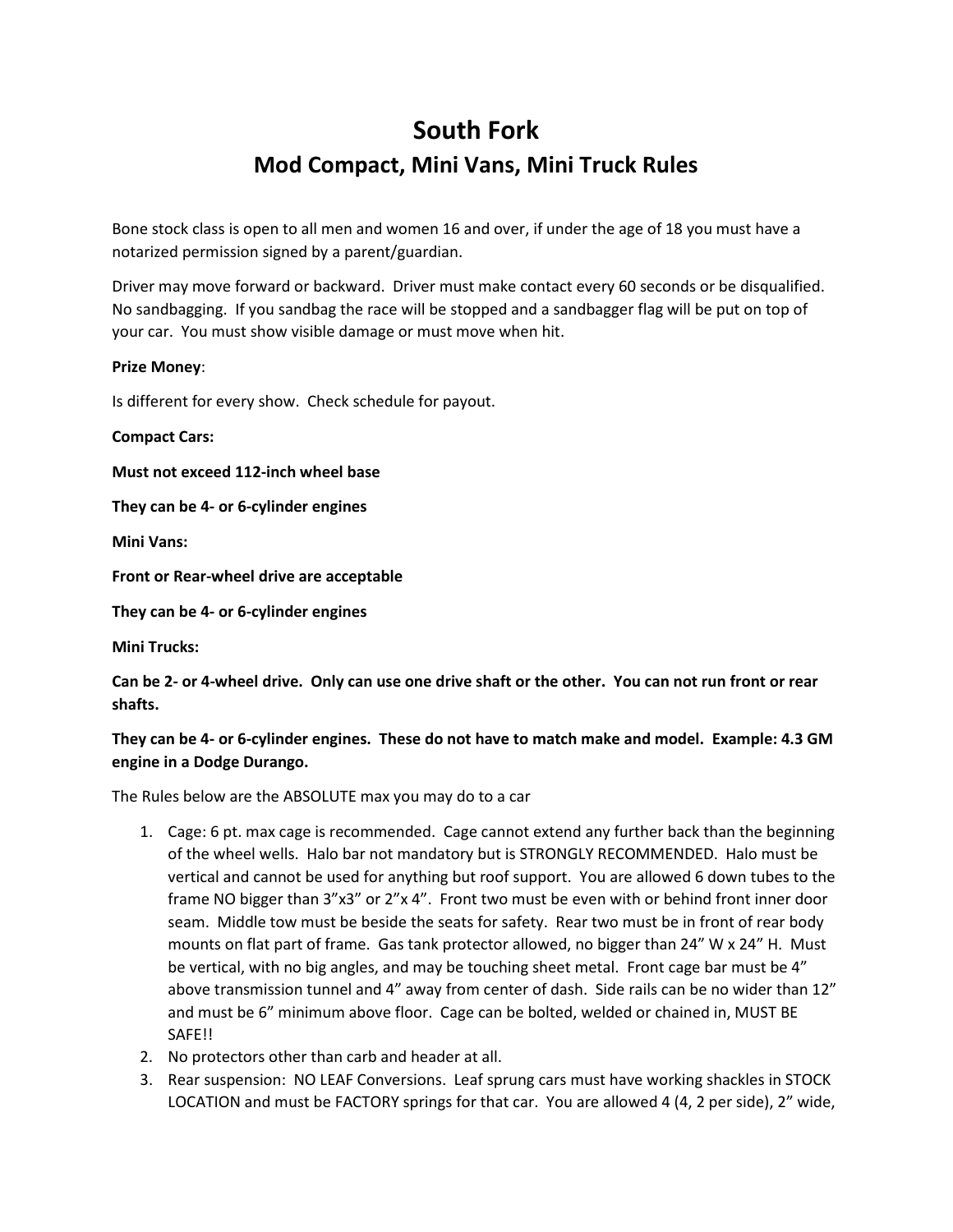$\frac{1}{4}$ " thick x 4  $\frac{1}{2}$ " long leaf spring clamps no bigger than 3/8 bolts. Struts, Shocks, Control arms can be stuffed or plated. Can use 2"x2" square tubing but must have pivot and travel. ALL-THREAD STRUTS NO BIGGER THAN 1". You may chain the rear end around the packing tray or the humps. NO welding. Minimum rear bumper height 16" to the bottom of the bumper.

- 4. Front Suspension: MUST BE stock other than after-market ball joints & tie rods, No Switching brackets, A-arms MUST BE direct bolt on without welding modifications. You may have (2) 1/8" x 2" x 6" straps per side on A-arms 3" on outside of frame 3" on A-arm. Front bumper maximum height to the bottom of the bumper 20" (EXCEPTION ON PRE-RAN BENT CARS). On spindles, you are allowed to add a piece of 1" round or square stock to the back of the spindles between ball joints for support. You may also substitute your shocks/struts for 1" all-thread. SOLID STRUTS ARE OKAY.
- 5. Protectors: you can run your protectors (carb, header, rear-end), BUT for the sole purpose of protecting your carb, headers and rear-end with ANYTHING that will help hold them in place or help the car in any way, other than your motor mounts. They cannot be welded in solid. They must have a working motor mount, meaning there must be rubber somewhere in the mount where the motor or transmission can twist. RADIATOR PROTECTOR IS ALLOWED. 8 - 3/8" bolts, self-tapping screws, or  $8 - 1$ " welds. (If longer than  $1$ " you WILL CUT)
- 6. Bumpers: You may run ANY stock style car bumper. You may load it, weld it, plate it, but you CANNOT change the formation from stock. Homemade bumpers are allowed BUT CANNOT exceed 6"x6" x 1/2" tubing, with no more than a 4" pint over a 32" spread. Kit bumpers are allowed. The front frame with a 10"x 4" x 3/8" strap from bumper back OR be welded to the factory shocks. Factory shocks CANNOT be relocated. They can be cut off even at the frame and weld to both, NO OTHER combination. You may shorten front frame back to front side of body mount. You must be able to run your 1" all-thread through the factory body mount holes WITHOUT manipulating it.
- 7. Frame: No Frame Shaping! Pre-bending and tilting allowed. You can cut or notch rear frame rails BUT CANNOT re-weld or plate your cuts. You are allowed one pass of  $\frac{y}{x}$  wide weld on main frame seams ONLY. No welding of any brackets, or anything that is not a main frame seam. Subframe only, not structure sheet metal (body) frame. NO SEAM WELDING SHEET
- 8. Repairs: For any frame repairs due to rust, you must cut out the damage, cut out the exact piece and butt weld back in, same thickness as frame.
	- a. Sheet Metal: You must cut out damage and only overlap 1" with same thickness of metal.
	- b. Pre-Runs: you are allowed up to 6- 4"x 6" x ¼" to repair BUT MUST BE VISIBLE DAMAGE. Repair plates must be a minimum of 1" apart, including welds.
- 9. Body: Hood must have 4" hole on each side of carburetor. You are allowed 10- 3/8" bolts. Your hood skin back together. You are allowed 6 spots to tie your hood down,  $2 - 1$ " all-thread that can go through the frame with no bigger than  $3'' \times \frac{1}{4}''$  thick washers on the frame. They cannot be welded in ANY of the other 4 tie downs. Have to be sheet metal to sheet metal, 6" angle bolted together, OR all-thread with washers NO bigger than 6" x ¼". All-thread cannot be attached to sheet metal more than 10" total. No other welding on strut towers.
- 10. Trunk: You can concave/dish your trunk lid down but must be 6" off upper trunk floor above frame rails (NOT the low setting sump of the trunk). You are allowed  $2 - 1$ " all thread through